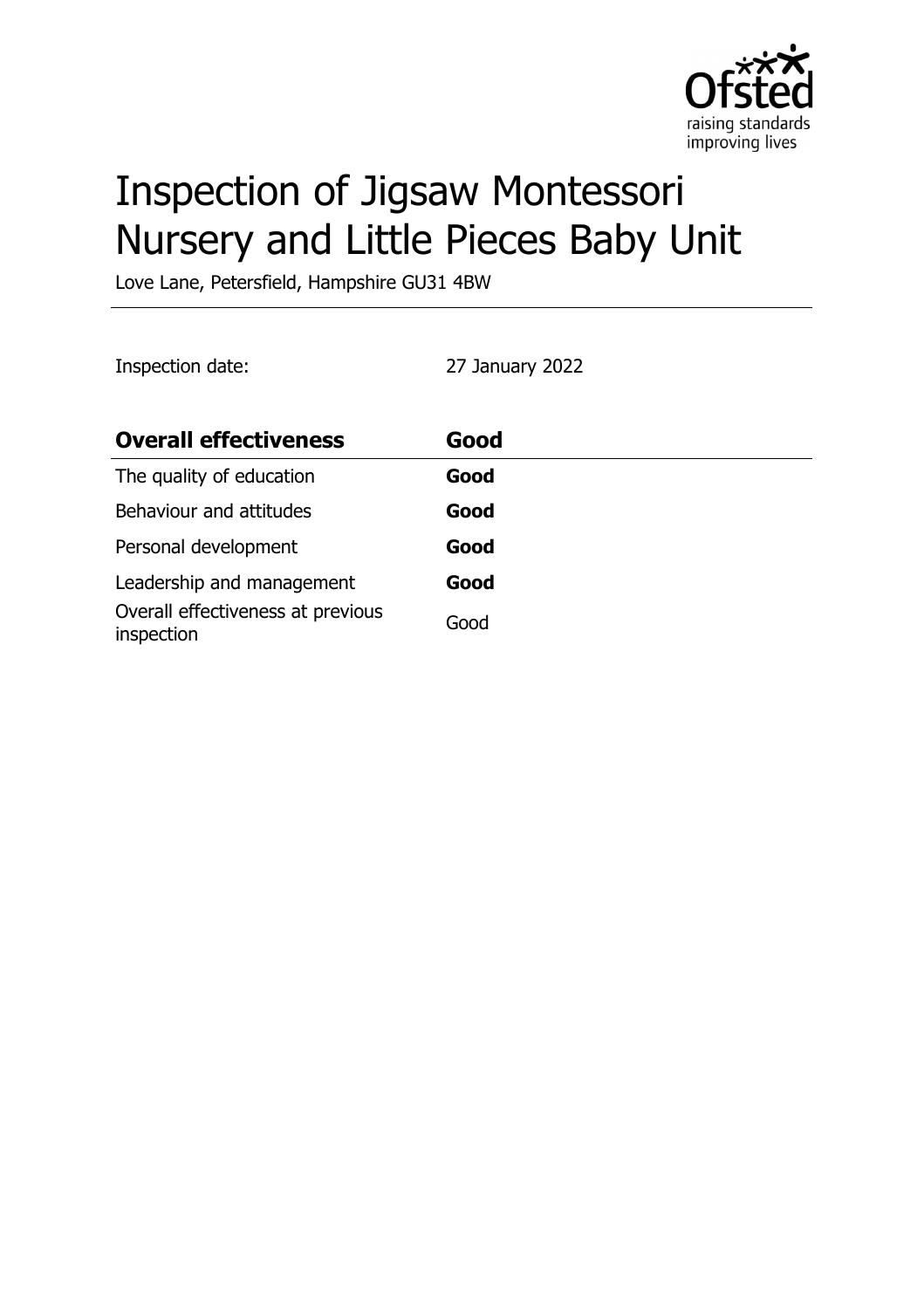

# **What is it like to attend this early years setting?**

#### **The provision is good**

Children are warmly welcomed by staff. Although parents no longer come into the setting due to COVID-19, children settle very quickly. Children have close relationships with their key person. They know that their key person will provide reassurance and support if they need it. Children eagerly choose resources to play with. They work together to build complex 'houses' using building blocks. Children proudly show staff their creations.

Children are respectful, kind and caring. They celebrate each other's achievements. Older children clap the younger children when they try to imitate hopping as they play hopscotch. Children behave well. From an early age, they understand the rules and routines of the nursery. For example, very young children try to put their toys away when they have finished playing. Children learn to understand and express their emotions. Older children discuss how they might feel in different scenarios with one another. They use words, such as 'excited' and 'nervous', to describe riding a bike.

Children enjoy being read to. They talk eagerly about what is happening in the story with staff. Children are encouraged to share their past experiences. Staff expertly build on these and introduce new vocabulary to children. For example, they introduce words, such as 'gorgonzola' and 'stilton', when children talk about the different cheeses they have at home.

#### **What does the early years setting do well and what does it need to do better?**

- $\blacksquare$  The passionate manager leads her team well. She creates a highly positive atmosphere for staff well-being. Staff speak warmly of the support they receive and comment that the manager is very approachable.
- $\blacksquare$  All staff receive effective supervision from the manager. She holds regular discussions with staff to identify their strengths. The manager also identifies any areas to develop through observations of the staff. She ensures staff have opportunities to attend trainings to support their professional development.
- $\blacksquare$  The manager and the staff have high expectations of the children, which is reflected in the well-thought-out curriculum. They have a strong understanding of what they want children to achieve at each stage of their learning. For example, older children will be independent with self-care skills, such as dressing themselves, before they move on to school.
- Children are highly motivated to learn. They listen attentively to each other. This includes very young children who develop the skills to sit and listen during group time. Children focus well and maintain high levels of attention during group activities.
- Children with special educational needs and/or disabilities are supported well.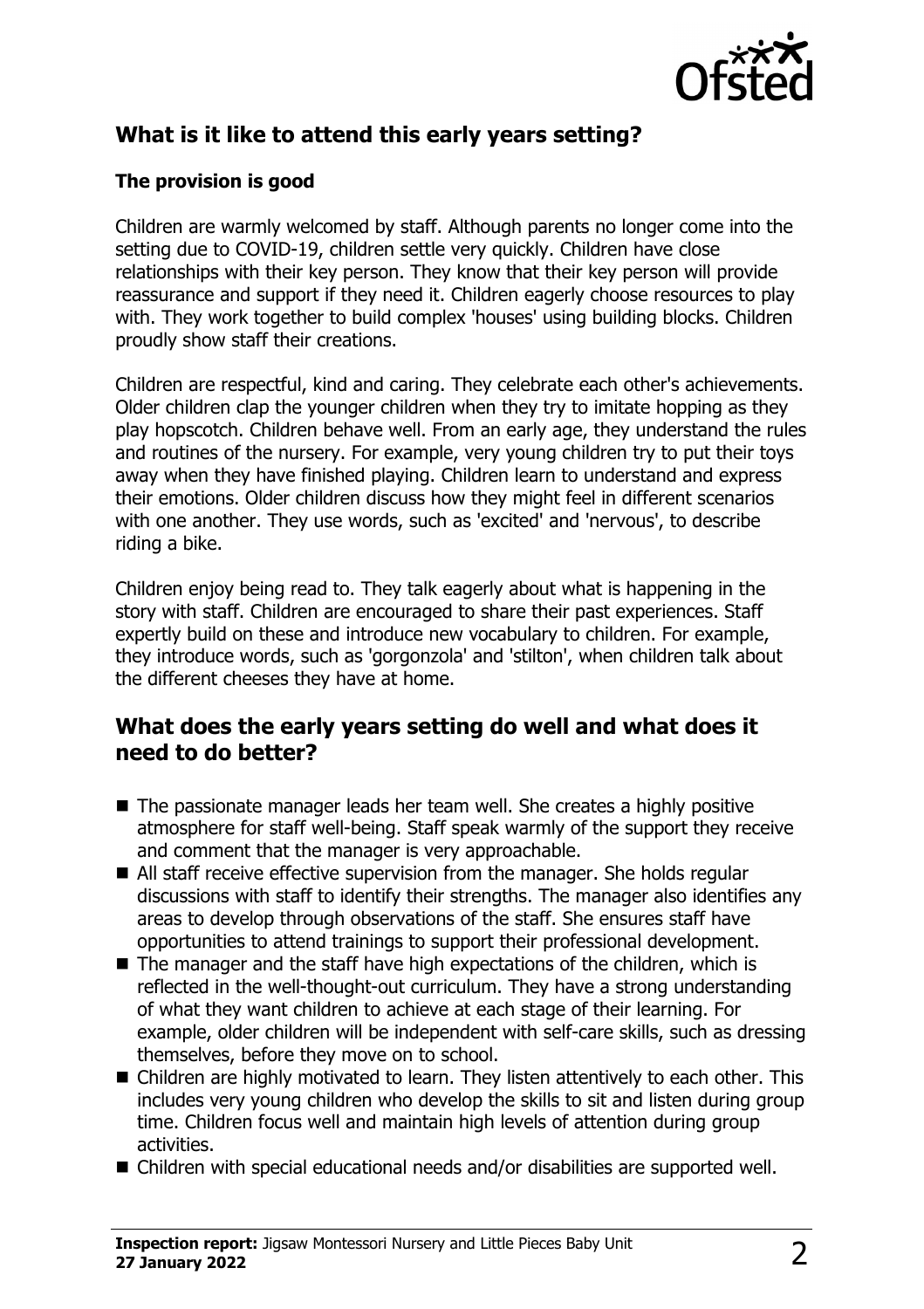

Staff work closely with outside agencies to ensure appropriate strategies are used, both in nursery and at home. This helps to support children in making good progress in their learning.

- Parents speak highly of the nursery. They feel staff have 'gone above and beyond' with the support they provide to parents. Parents talk positively of the communication they receive. This includes regular feedback on their children's learning and development. Parents comment on how well staff know the children and their families.
- $\blacksquare$  Babies show high levels of independence. They are keen to show their abilities to staff. Babies eagerly feed themselves at lunchtime. Staff value babies' opinions by giving them choices, such as 'sleep' or 'play'. Babies use eye contact, gestures and babble to communicate their choices. Staff respond quickly and attentively to their needs and wants. However, at times, staff do not use interactions effectively to challenge the youngest children in their learning and development.
- Overall, staff support children with their communication and language skills well. Children sing nursery rhymes together with staff frequently. Staff encourage children to talk about what they are doing and ask questions. However, at times, some staff do not always model the correct pronunciation of words.
- Children learn to keep themselves safe. Staff teach children how to risk assess and respond appropriately. For example, children notice that the balance beams are too wobbly, and staff help them work out how to make it safe again by moving the beams.

## **Safeguarding**

The arrangements for safeguarding are effective.

Staff understand the signs and symptoms that show that a child may be at risk from harm. They have a secure knowledge about what to do in the event of a concern. This includes reporting concerns to outside agencies. Staff attend regular training to keep their safeguarding knowledge up to date. They have a sound knowledge of wider safeguarding issues, such as radicalisation. The manager has a strong understanding of her role in safeguarding children. There is a robust safer recruitment process in place to ensure the suitability of staff. Staff work together to ensure the environment is safe and secure.

## **What does the setting need to do to improve?**

#### **To further improve the quality of the early years provision, the provider should:**

- $\blacksquare$  help staff understand how to further extend the learning and development of the youngest children
- $\blacksquare$  ensure staff consistently model the correct pronunciation of words to support children's growing vocabulary and communication skills.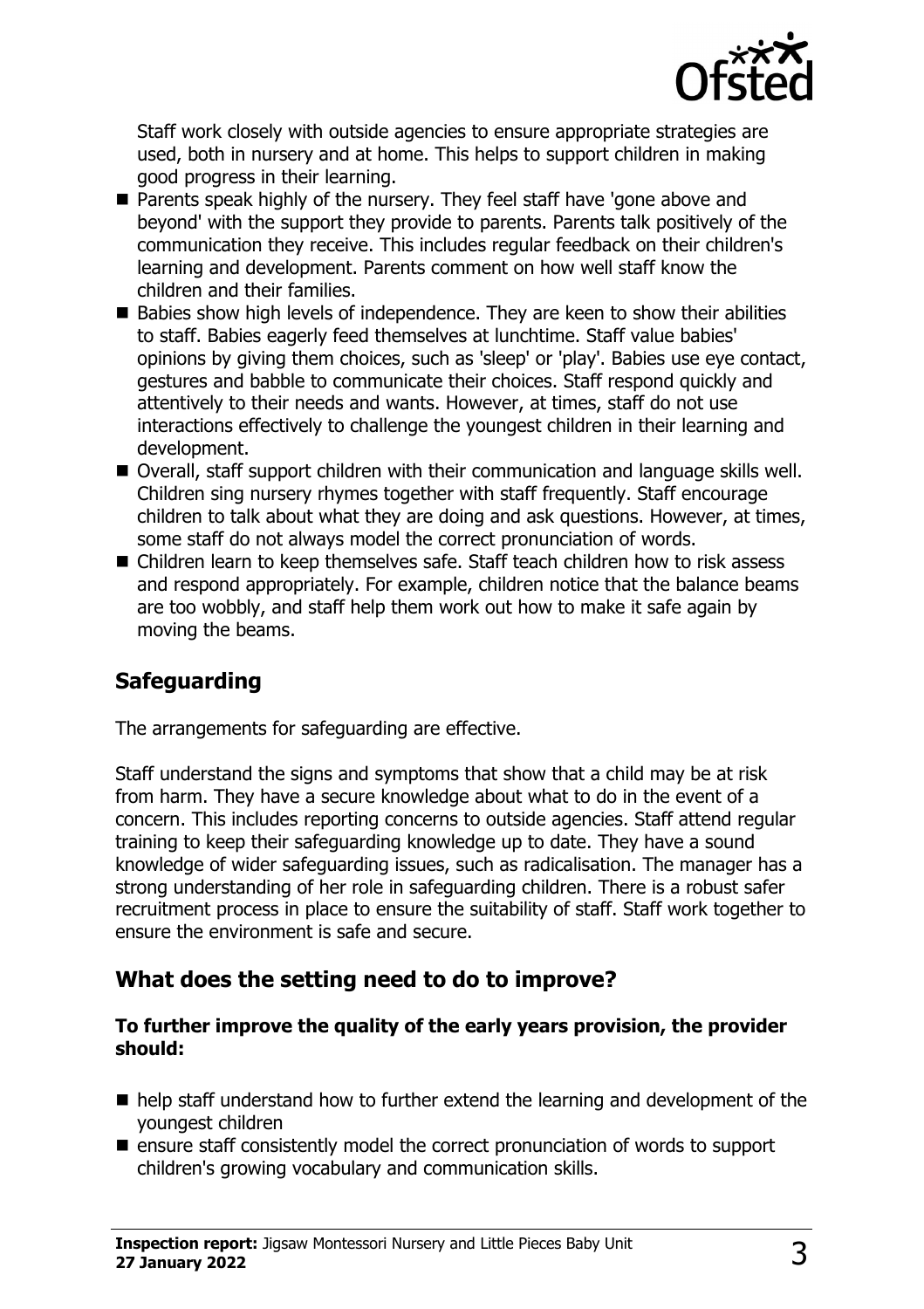

| <b>Setting details</b>                         |                                                                 |
|------------------------------------------------|-----------------------------------------------------------------|
| Unique reference number                        | 110256                                                          |
| Local authority                                | Hampshire                                                       |
| <b>Inspection number</b>                       | 10219657                                                        |
| <b>Type of provision</b>                       | Childcare on non-domestic premises                              |
| <b>Registers</b>                               | Early Years Register                                            |
| Day care type                                  | Full day care                                                   |
| Age range of children at time of<br>inspection | $0$ to $4$                                                      |
| <b>Total number of places</b>                  | 22                                                              |
| Number of children on roll                     | 35                                                              |
| Name of registered person                      | Jigsaw Montessori Nursery and Little Pieces<br><b>Baby Unit</b> |
| Registered person unique<br>reference number   | RP523825                                                        |
| <b>Telephone number</b>                        | 01730 268787                                                    |
| Date of previous inspection                    | 23 August 2016                                                  |

## **Information about this early years setting**

Jigsaw Montessori Nursery registered in 1996. It is situated in Petersfield, Hampshire. The nursery operates for 48 weeks of the year from Monday to Friday, between 8am and 6pm. The nursery receives funding to provide free early education to children aged two, three and four years, and follows the Montessori philosophy. There are six members of staff, all of whom hold level 3 early years qualifications.

## **Information about this inspection**

**Inspector** Natasha Jarvis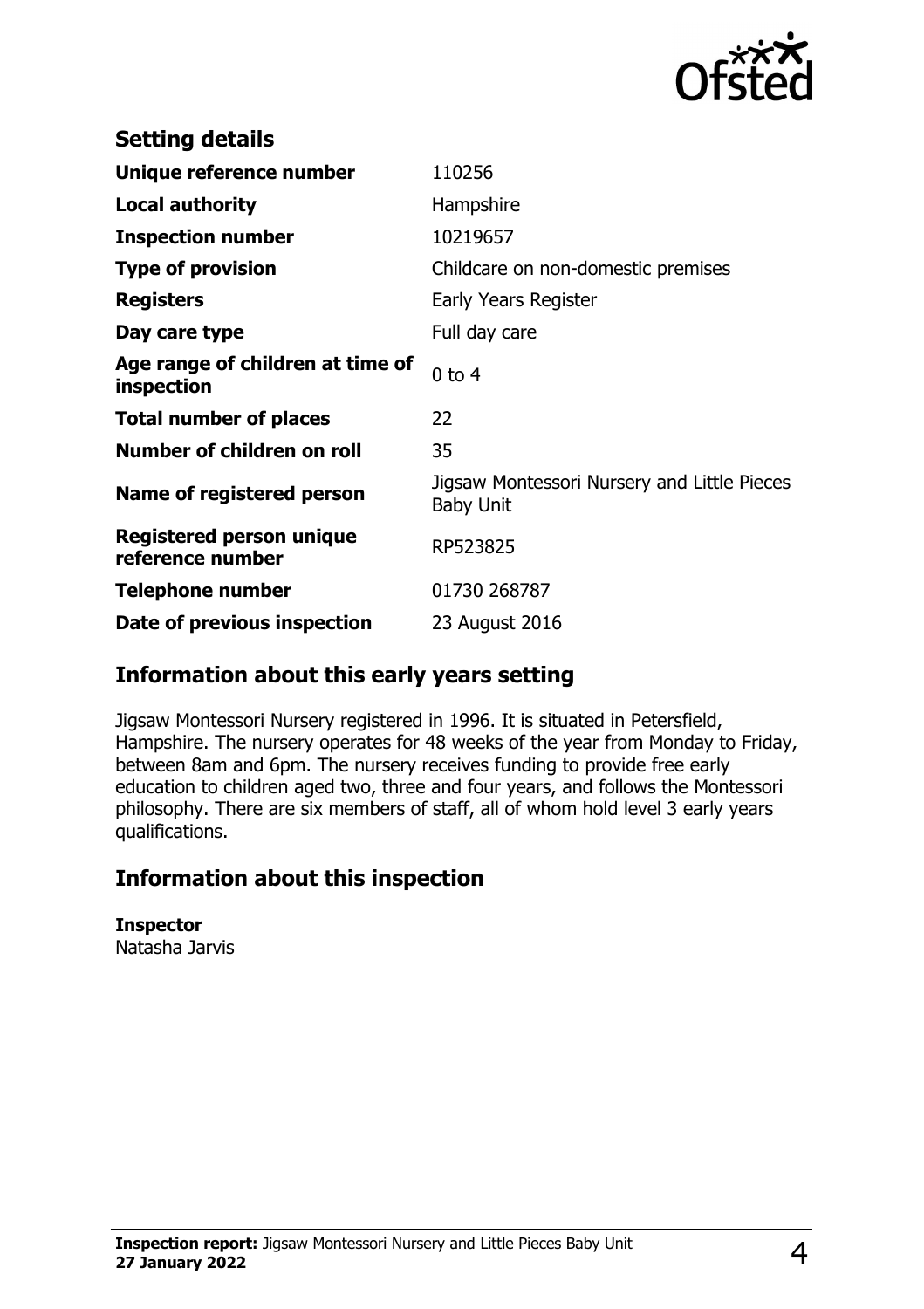

#### **Inspection activities**

- $\blacksquare$  This was the first routine inspection the provider received since the COVID-19 pandemic began. The inspector discussed the impact of the pandemic with the provider and has taken that into account in their evaluation of the provider.
- $\blacksquare$  The manager explained the curriculum intentions to the inspector during the learning walk.
- $\blacksquare$  The inspector took part in discussions with the manager and staff during the inspection.
- $\blacksquare$  Parents shared their views with the inspector through discussions.
- $\blacksquare$  The manager and the inspector observed and evaluated an activity together.
- $\blacksquare$  The inspector observed staff and children throughout the day.
- $\blacksquare$  Children chatted to the inspector and shared their views.

We carried out this inspection under sections 49 and 50 of the Childcare Act 2006 on the quality and standards of provision that is registered on the Early Years Register. The registered person must ensure that this provision complies with the statutory framework for children's learning, development and care, known as the early years foundation stage.

If you are not happy with the inspection or the report, you can [complain to Ofsted](http://www.gov.uk/complain-ofsted-report).